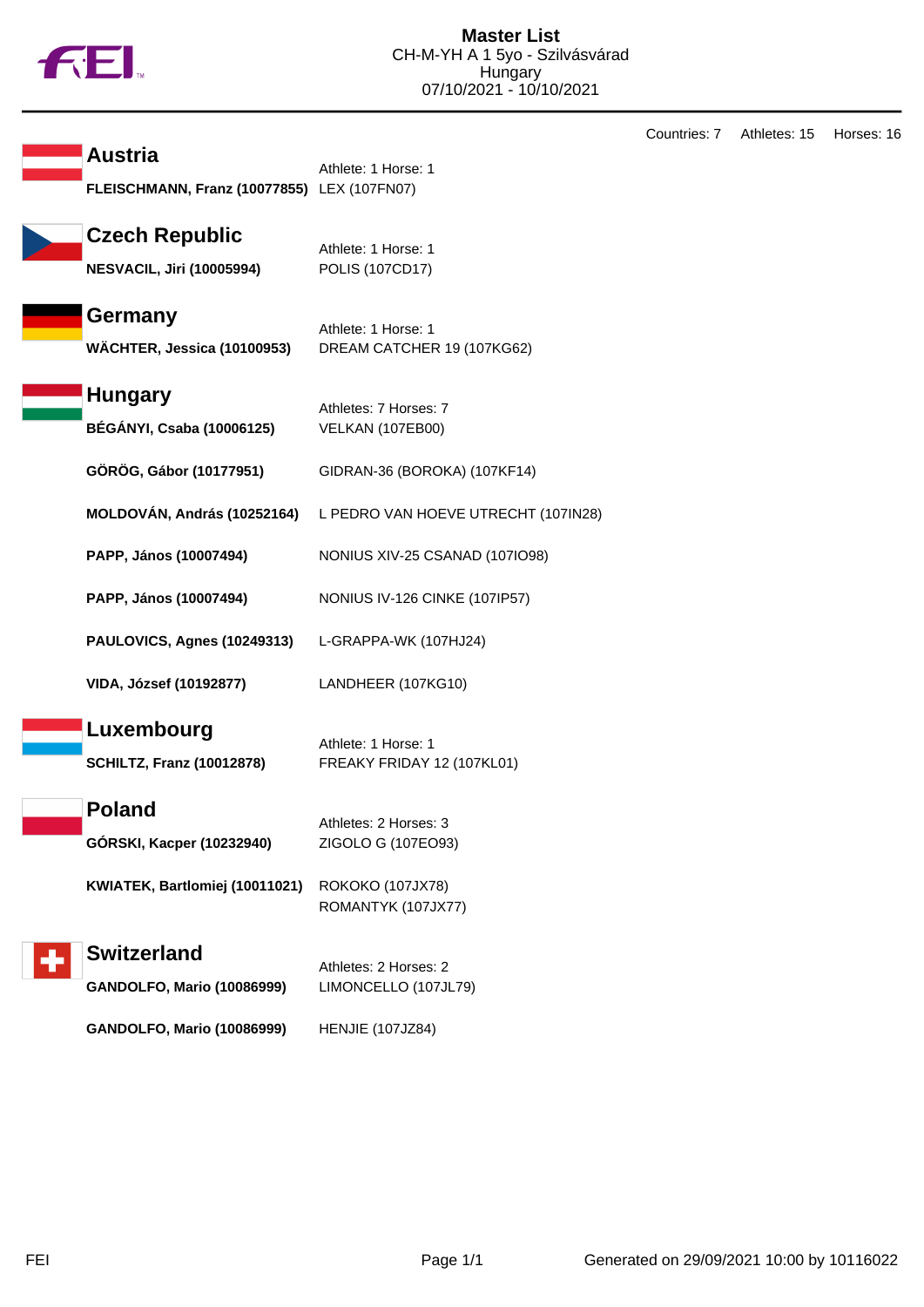

|                        |                                                         |                                                                     | Countries: 5 | Athletes: 17 | Horses: 18 |
|------------------------|---------------------------------------------------------|---------------------------------------------------------------------|--------------|--------------|------------|
|                        | <b>Czech Republic</b><br><b>BEJR, Daniel (10084133)</b> | Athlete: 1 Horse: 1<br><b>CORTES XV (107KO31)</b>                   |              |              |            |
|                        | Germany<br><b>FALLAK, Marlen (10086145)</b>             | Athletes: 5 Horses: 5<br>VITTARO THEKULIES (106KW57)                |              |              |            |
|                        | <b>TISCHER, Marie (10107530)</b>                        | FASHION BALL (107KL31)                                              |              |              |            |
|                        | WÄCHTER, Jessica (10100953)                             | ECKSTERN (107KG70)                                                  |              |              |            |
|                        | WINKLER, Bettina (10059444)                             | DSP NOBLE LADY (107IZ24)                                            |              |              |            |
|                        | WÜSTENHAGEN, Franziska<br>(10252679)                    | SANDERION (107KM54)                                                 |              |              |            |
|                        | <b>Hungary</b><br>D'ESS, Gábor (10169608)               | Athletes: 7 Horses: 7<br>SPARTACUS (107KH96)                        |              |              |            |
|                        | <b>DRAHANOVSZKI, Vilmos</b><br>(10251286)               | FAVORY DEMON (107KC35)                                              |              |              |            |
| PAPP, János (10007494) |                                                         | NONIUS XIV-13 BERTA (107IO95)                                       |              |              |            |
|                        | PAULOVICS, Agnes (10249313)                             | KUNSTENAAR (107CP27)                                                |              |              |            |
|                        | POSTA, Dávid (10251280)                                 | FAVORY FORUM (107KC39)                                              |              |              |            |
|                        | SZABÓ, Pál (10098561)                                   | DURCAS (106XX20)                                                    |              |              |            |
|                        | VÁCZI, István (10000349)                                | NEAPOLITANO XXVII-14 (107FX85)                                      |              |              |            |
|                        | <b>Italy</b><br>CIVIDINI, Cristiano (10006788)          | Athlete: 1 Horse: 1<br>KARELTJE (107KJ56)                           |              |              |            |
|                        | <b>Poland</b><br>KWIATEK, Bartlomiej (10011021)         | Athletes: 3 Horses: 4<br><b>ARAMIS (107JX68)</b><br>DIEGO (107JX70) |              |              |            |
|                        | KWIATEK, Weronika (10010579)                            | TOKAJ-S (106VW32)                                                   |              |              |            |
|                        | <b>ZLOTY, Bartosz (10140592)</b>                        | PESTI-G (107EO90)                                                   |              |              |            |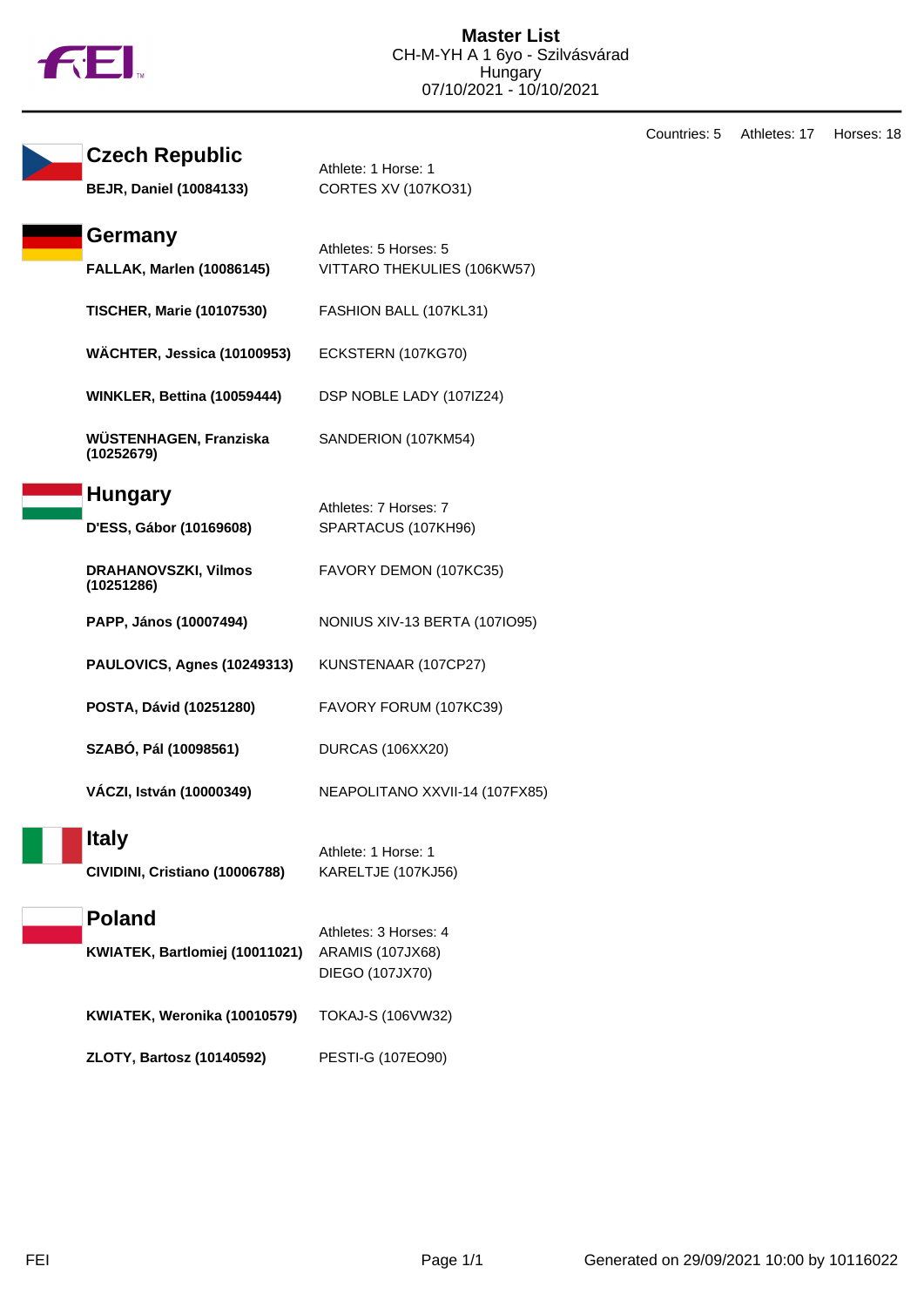

|                                                         |                                                   | Coun |
|---------------------------------------------------------|---------------------------------------------------|------|
| <b>Austria</b><br><b>RÖSSLER, Marisa (10013277)</b>     | Athlete: 1 Horse: 1<br>JARON (107KV34)            |      |
| <b>Czech Republic</b><br><b>BEJR, Daniel (10084133)</b> | Athletes: 2 Horses: 2<br>AMADO XLIV (107KO29)     |      |
| <b>NESVACIL, Jiri (10005994)</b>                        | CODY (106IM08)                                    |      |
| Germany<br><b>FALLAK, Marlen (10086145)</b>             | Athletes: 6 Horses: 6<br>ELBGRAEFIN FST (107KE91) |      |
| <b>FALLAK, Marlen (10086145)</b>                        | ELKE (107KE85)                                    |      |
| <b>HOFMANN, Dirk (10047457)</b>                         | LORIOT (107KJ93)                                  |      |
| <b>STÖTZER, Martin (10126693)</b>                       | <b>ELSASS (107IF18)</b>                           |      |
| <b>STÖTZER, Martin (10126693)</b>                       | CANDY NOIR (107IF15)                              |      |
| WÜSTENHAGEN, Franziska<br>(10252679)                    | SCHNATTERINCHEN (107KM52)                         |      |
| <b>Hungary</b>                                          | Athletes: 2 Horses: 2                             |      |
| <b>GALBÁCS, Ferenc Jr. (10037424)</b>                   | <b>TULIPAN VIII-27 (107IA54)</b>                  |      |
| VIDA, József (10192877)                                 | <b>JORIS (106YD18)</b>                            |      |
| <b>Italy</b><br><b>CASSOTTI, Mirko (10109481)</b>       | Athlete: 1 Horse: 1<br>JOY BOY H (106PA98)        |      |
| Norway<br>HENRIKSSON, Maria (10010186)                  | Athlete: 1 Horse: 1<br>JELVIRO (107HR54)          |      |
| <b>Poland</b>                                           | Athletes: 3 Horses: 3                             |      |
| GÓRSKI, Kacper (10232940)                               | ZORBA-G (107KJ01)                                 |      |
| KWIATEK, Bartlomiej (10011021)                          | <b>ROMANS (107JX63)</b>                           |      |
| KWIATEK, Weronika (10010579)                            | RONCEWAL (106PB38)                                |      |
| <b>Switzerland</b>                                      | Athletes: 2 Horses: 2                             |      |
| <b>GANDOLFO, Mario (10086999)</b>                       | <b>FAVELA (107FW60)</b>                           |      |